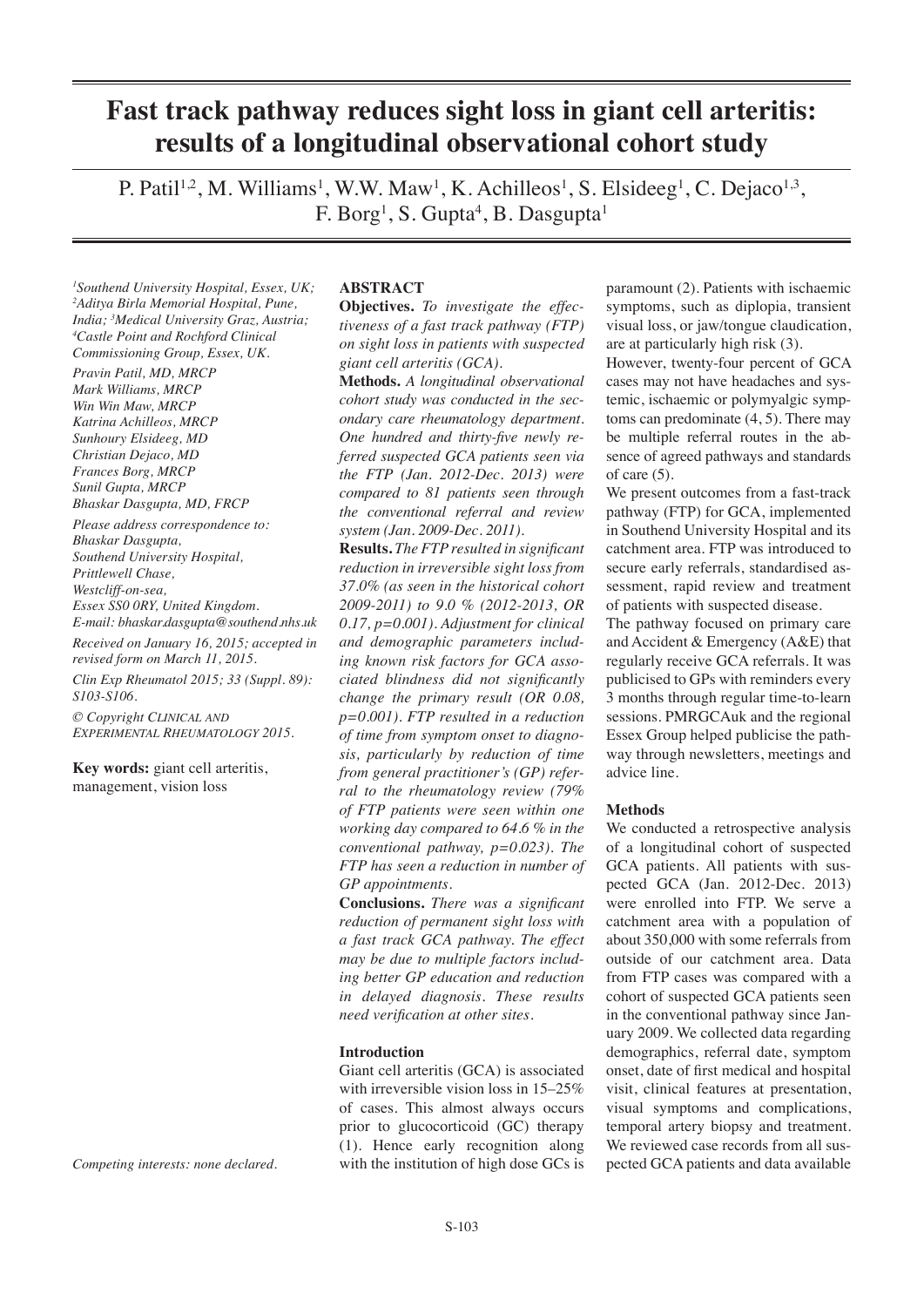from the hospital medical information systems. Informed patient consent was obtained given the retrospective analysis of an anonymised database.

For patients with features of GCA without ischaemic symptoms, the referrer would start high dose oral GC (prednisolone 40–60 mg daily) and contact rheumatology team urgently (6) for review in GCA clinic within a working day. Temporal/axillary artery ultrasound and biopsy would follow within a week. Patients with features of GCA and ischaemic symptoms were referred to the A&E for assessment by on call medical Registrar with urgent advice from Ophthalmology and Rheumatology. After exclusion of other serious pathology patient would receive intravenous infusion of methylprednisolone (500 mg daily for 3 days) followed by investigations as stated above.

All patients would be reviewed 2 weeks following initial assessment. The final judgment was made by a single rheumatologist in the light of clinical features, results of laboratory investigations and biopsy results plus response to GC.

# *Statistical analysis*

Statistical analysis was performed using SPSS (version 20.0). The Kolmogorov-Smirnov test was used to check the normality of metric data. For data with parametric distribution, the mean (± standard deviation) is shown and we applied the Student's *t*-tests for comparisons. For data with non-parametric distribution, we indicated the median (range) and used the Mann-Whitney U-test. Proportions were analysed by the chi-square test or Fisher's exact test as appropriate. Multivariate backward logistic regression analysis (maximum likelihood method, significance level for exclusion of parameters 0.1) was conducted to investigate the possible influence of age, sex, hypertension, headache, scalp tenderness, temporal swelling, reduced pulsation, jaw claudication, tongue pain/necrosis, eye pain, PMR, limb claudication, constitutional symptoms, ESR, haemoglobin, positive histology on the association between fast-track/conventional pathway and the risk of visual loss.

**Table I.** Clinical characteristics of GCA patients diagnosed through fast track compared to conventional pathway.

| Clinical feature                          | GCA-conventional<br>$(n=46)$ | GCA-fast track<br>$(n=67)$ | $p$ -value |
|-------------------------------------------|------------------------------|----------------------------|------------|
| Age (years) <sup>†</sup>                  | 75.4 $(\pm 7.6)$             | 74.1 $(\pm 7.6)$           | >0.2       |
| Female <sup>¥</sup>                       | 33 (71.7)                    | 52 (77.6)                  | >0.2       |
| Transient visual symptoms <sup>¥</sup>    | 11(23.9)                     | 9(13.4)                    | 0.15       |
| Positive TA biopsy <sup>¥</sup>           | 27/45(60.0)                  | 19/48 (39.6)               | 0.049      |
| Hypertension <sup>¥</sup>                 | 26(56.5)                     | 40(59.7)                   | >0.2       |
| Headache <sup>¥</sup>                     | 40(87.0)                     | 63(94.0)                   | 0.19       |
| Scalp tenderness <sup>¥</sup>             | 35(76.1)                     | 52 (77.6)                  | >0.2       |
| Temporal swelling <sup>¥</sup>            | 12(26.1)                     | 27(40.3)                   | 0.12       |
| Reduced pulsation <sup>¥</sup>            | 6(13.0)                      | 29(43.3)                   | 0.001      |
| Jaw claudication <sup>¥</sup>             | 26(56.5)                     | 44 (65.7)                  | >0.2       |
| Tongue pain <sup>¥</sup>                  | 1(2.2)                       | $\mathbf{0}$               | >0.2       |
| Tongue necrosis <sup>¥</sup>              | 1(2.2)                       | $\Omega$                   | >0.2       |
| Eye pain $Y$                              | 1(2.2)                       | 1(1.5)                     | >0.2       |
| PMR symptoms <sup>¥</sup>                 | 16(34.8)                     | 28(41.8)                   | >0.2       |
| Limb claudication <sup>y</sup>            | $\theta$                     | 25(37.3)                   | < 0.001    |
| Constitutional symptoms <sup>y</sup>      | 27(58.7)                     | 48 (71.6)                  | 0.15       |
| ESR ${\rm [mm/1^{st} \; hour]^{\dagger}}$ | 48.0 $(\pm 24.0)$            | 37.0 $(\pm 24.3)$          | 0.022      |
| $CRP [mg/L]$ <sup>‡</sup>                 | $60.0(2.0-329.0)$            | 35.0 (1.0-286.0)           | 0.018      |
| Haemoglobin $[g/L]$ <sup>†</sup>          | 11.7 $(\pm 1.6)$             | 12.0 $(\pm 1.8)$           | >0.2       |
| Symptom to diagnosis [days]*              | $21(1-196)$                  | $17.5(0-206)$              | >0.2       |

CRP was not included because of high co-linearity with ESR. The following sensitivity analyses were performed: (1) construction of an inclusive model forcing parameters that differed between patients referred by conventional pathway and fast track into the model, (2) an inclusive model forcing parameters that differed between patients with and without sight loss in univariate analysis into the model, (3) exclusion of cases producing lowest/ highest Degrees of freedom beta coefficients from the logistic regression (DFBETAs) or (4) largest Cook values.

# **Results and effects of change**

# *Clinical characteristics of patients*

*in conventional and fast track pathway* GCA was diagnosed in 46 out of 81 (56.8%) patients referred by the conventional pathway (8 in 2009, 19 in 2010 and 19 in 2011) and in 67 out of 135 (49.6%, *p*>0.2) in the FTP (33 in 2012 and 24 in 2013). All patients diagnosed with GCA fulfilled ACR classification criteria (7). GCA patients in the conventional pathway had a higher percentage of a positive temporal artery biopsies and higher acute phase reactant levels (Table I). Patients seen through the FTP had higher incidence of reduced pulsation and limb claudication. There were no differences in oral GC initial dosages [median 60 mg/day (range 15–60) conventional *vs.* 60 mg/ day (30–80) FTP; *p*>0.2] and patients on GC for other reasons [n=2 for PMR and n=1 for arthritis in conventional (total 6.5%) *vs.* n=5 for PMR (7.5%) in FTP; *p*>0.2] between the 2 groups, whereas more patients received IV methyl prednisolone pulse in the conventional pathway [n=14 (30.4%) conventional *vs.* n=11 (16.4%) FTP; *p*=0.078].

# *Characteristics of patients with and*

*without permanent visual impairment*  Permanent visual impairment was observed in 23 (20.4%) patients (8). As shown in Table II patients with sight loss were older, were more commonly men, suffered more frequently from hypertension and had a higher positive biopsy rate than patients without sight loss. Further, visual impairment was linked with a lower frequency of headaches, transient visual symptoms, scalp tenderness and limb claudication. Two patients with visual impairment had tongue pain/tongue necrosis. The mean ESR level was higher and haemoglobin levels were lower in patients with sight loss.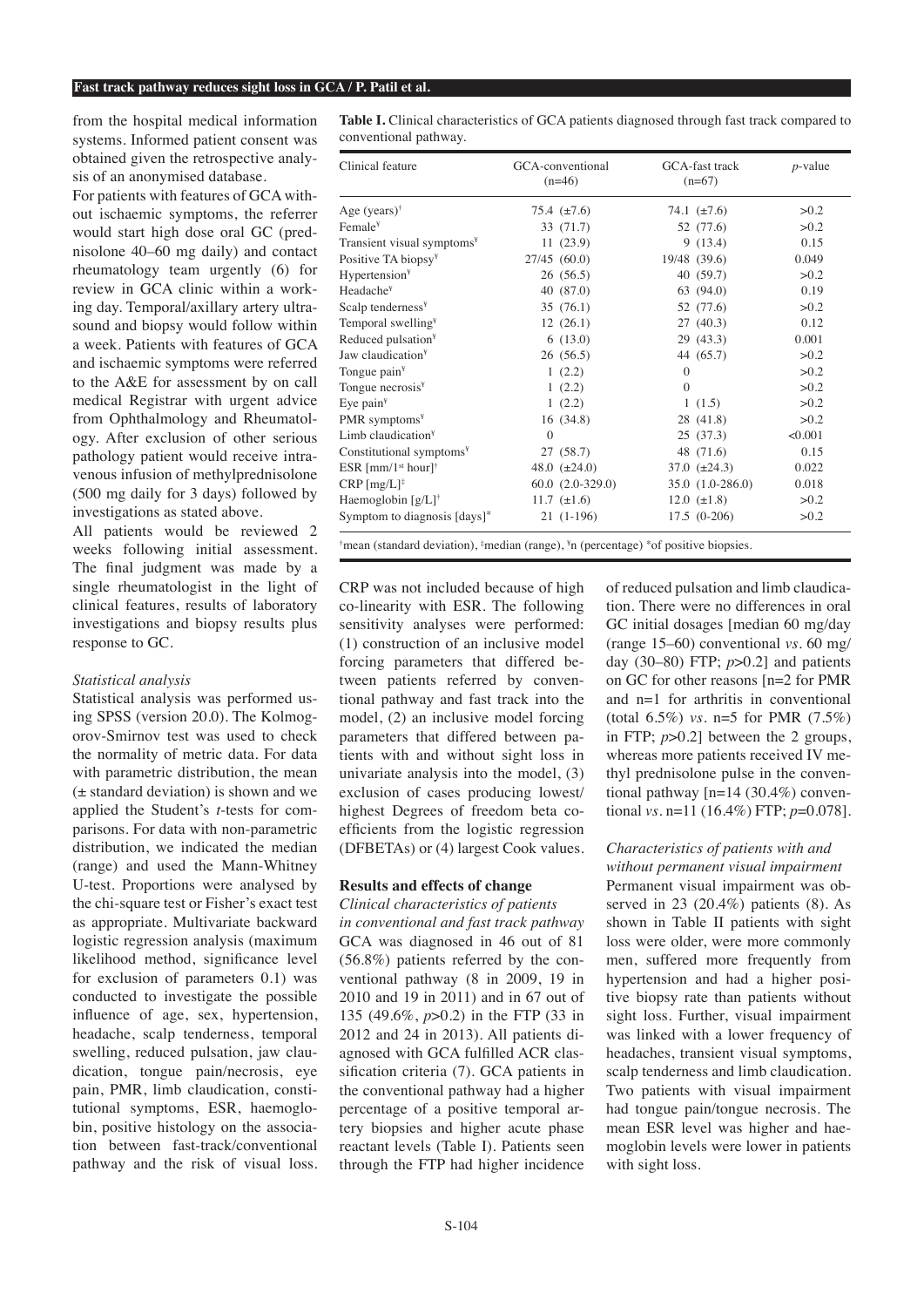| Table II. Characteristics of GCA patients with and without sight loss. |  |  |
|------------------------------------------------------------------------|--|--|
|------------------------------------------------------------------------|--|--|

| Clinical feature                       | GCA-no sight loss<br>$(n=90)$ | GCA-sight loss<br>$(n=23)$ | $p$ -value |  |
|----------------------------------------|-------------------------------|----------------------------|------------|--|
| Age (years) $\dagger$                  | $75.1 (\pm 8.5)$              | 80.8 $(\pm 6.9)$           | 0.003      |  |
| Female <sup>Y</sup>                    | 71 (78.8)                     | 14(60.9)                   | 0.059      |  |
| Transient visual symptoms <sup>y</sup> | 20(22.2)                      | $\mathbf{0}$               | 0.013      |  |
| Positive TA biopsy <sup>¥</sup>        | 27/70 (38.6)                  | 19/23(82.6)                | < 0.001    |  |
| Hypertension <sup>y</sup>              | 49 (54.4)                     | 17 (73.9)                  | 0.091      |  |
| Headache <sup>¥</sup>                  | 87 (96.7)                     | 16(69.6)                   | < 0.001    |  |
| Scalp tenderness <sup>y</sup>          | 74 (82.2)                     | 13(56.5)                   | 0.009      |  |
| Temporal swelling <sup>¥</sup>         | 32 (35.6)                     | 7(30.4)                    | >0.2       |  |
| Reduced pulsation <sup>¥</sup>         | 27 (30.0)                     | 8(34.8)                    | >0.2       |  |
| Jaw claudication <sup>¥</sup>          | 57 (63.3)                     | 13(56.5)                   | >0.2       |  |
| Tongue pain <sup>¥</sup>               | $\boldsymbol{0}$              | 1(4.3)                     |            |  |
| Tongue necrosis <sup>¥</sup>           | $\theta$                      | 1(4.3)                     | 0.019      |  |
| Eye pain <sup>¥</sup>                  | 2(2.2)                        | 0                          | >0.2       |  |
| PMR symptoms <sup>y</sup>              | 37 (41.1)                     | 7(30.4)                    | >0.2       |  |
| Limb claudication <sup>y</sup>         | 23(25.6)                      | 2(8.7)                     | 0.082      |  |
| Constitutional symptoms <sup>y</sup>   | 60(66.7)                      | 15(65.2)                   | >0.2       |  |
| ESR [mm/1st hour] $\dagger$            | 39.2 $(\pm 24.4)$             | 51.2 $(\pm 24.0)$          | 0.044      |  |
| $CRP [mg/L]$ <sup>‡</sup>              | 39.0 (1.0-329.0)              | 56.5 (4.0-213.0)           | 0.115      |  |
| Haemoglobin $[g/L]$ <sup>†</sup>       | $12.1 (\pm 1.7)$              | 11.2 $(\pm 1.6)$           | 0.029      |  |
|                                        | Types of sight loss           |                            |            |  |
| Sight loss                             | GCA-conventional              | GCA-fast track             |            |  |
|                                        | $(n=17)$                      | $(n=6)$                    |            |  |
| Partial, monocular <sup>y</sup>        | 6(35.3)                       | 1(16.7)                    |            |  |
| Complete, monocular <sup>y</sup>       | 8(47.1)                       | 5(83.3)                    |            |  |
| Partial, bi-ocular <sup>y</sup>        | 0                             | 0                          |            |  |
| Complete, bi-ocular <sup>y</sup>       | 3(17.6)                       | $\Omega$                   |            |  |
|                                        | Referring specialist          |                            |            |  |
| Specialty                              | GCA-conventional              | GCA-fast track             |            |  |
|                                        | $(n=46)$                      | $(n=67)$                   |            |  |
| General practitioner                   | 18 (39.1)                     | 52 (77.6)                  | p<0.001    |  |
| Ophthalmologist                        | 6(13.0)                       | 2(3.0)                     |            |  |
| Acute medical unit                     | 7(15.2)                       | 4(6.0)                     |            |  |
| Accident & Emergency                   | 10(21.7)                      | 4(6.0)                     |            |  |
| Self-referral                          | 2(4.3)                        | 2(3.0)                     |            |  |
| Other                                  | 3(6.5)                        | 3(4.5)                     |            |  |

<sup>†</sup>mean (standard deviation), <sup>‡</sup>median (range), <sup>¥</sup>n (percentage), <sup>\*</sup>of positive biopsies.

Fifteen (93.8%) out of 16 patients with sight loss in whom temporal artery ultrasonography was performed had a positive result whereas 54/78 (69.2%, *p*=0.043) patients with uncomplicated GCA were ultrasound positive. Ultrasonography was not performed regularly in the conventional group.

GC pulse therapy was given more commonly to patients with sight loss [n=12 (52.2%) *vs.* 13 (14.4%), *p*<0.001] whereas the median oral GC dose was the same in both groups [sight loss: 60 mg/day (40–80) *vs.* no sight loss: 60 (15–70)]. No patient treated with GC for other reasons than GCA suffered visual impairment.

### *Effect of fast track clinic on the incidence of sight loss*

The number and types of sight loss in the conventional and FTP are shown in Table II. Permanent visual impairment was more commonly observed in conventional compared to FTP [n=17 (37.0%) *vs.* n=6 (9.0%), OR 0.17 (95% CI 0.06-0.47) *p*=0.001 in univariate analysis]. Only in 2 patients central artery occlusion was seen. In all other patients AION was the cause of sight loss.

Multivariate regression analysis showed that co-variables significantly associated with visual impairment were age [OR 1.16, (95%CI 1.04-1.27),

*p*=0.005], male sex [OR 3.49 (95%CI 0.82-14.8), *p*=0.090], scalp tenderness [OR 0.13 (95%CI 0.03-054), *p*=0.005] and haemoglobin [OR 0.64 (95%CI 0.4–1.01), *p*=0.053]. However, none of these factors significantly altered the association between FTP and sight loss [OR 0.08 (95% CI 0.02–0.34), *p*=0.001]. Sensitivity analyses (data not shown) also did not change the primary result.

# *Effect of fast track clinic on referral routes and symptom to diagnosis time*

A numerical (but statistically not significant 17.5 days (range 0–206) *vs.* 21.0 days (1–196) related to GCA patients only, and 17.5 (0–1095) *vs.* 20 (0-196) related to all patients) reduction of time from symptom onset to diagnosis was achieved by FTP. In particular, we observed a reduction of time from GPs' referral to rheumatology review as the majority of FTP patients were seen within one working day (79.0% compared to 64.6% in the conventional pathway, *p*=0.023; related to GCA patients only: 85.6% *vs.* 71.1%, *p*=0.087 for all patients).

Table II demonstrates the multiple routes of GCA referrals seen conventionally versus as seen with FTP. With implementation of FTP there was increase in direct referrals from GP (77.6% compared to 39.1% in conventional pathway, *p*<0.001 for GCA patients and 86.0% *vs.* 37.7%, *p*<0.001 for all patients) and at the same time reduction in referrals from other front line specialties.

### **Discussion**

To our knowledge, this is the first report of a FTP for GCA with a significant reduction of permanent sight loss in FTP cohort. The contributory factors include reduction of time from referral to rheumatology review, elimination of multiple referral routes (Table II), increased public awareness of the disease and increasing knowledge of GPs.

The rate of GCA related visual complications could be significantly reduced with implementation of FTP. We recommend wider adoption of this model and the concept of 'symptom to steroid